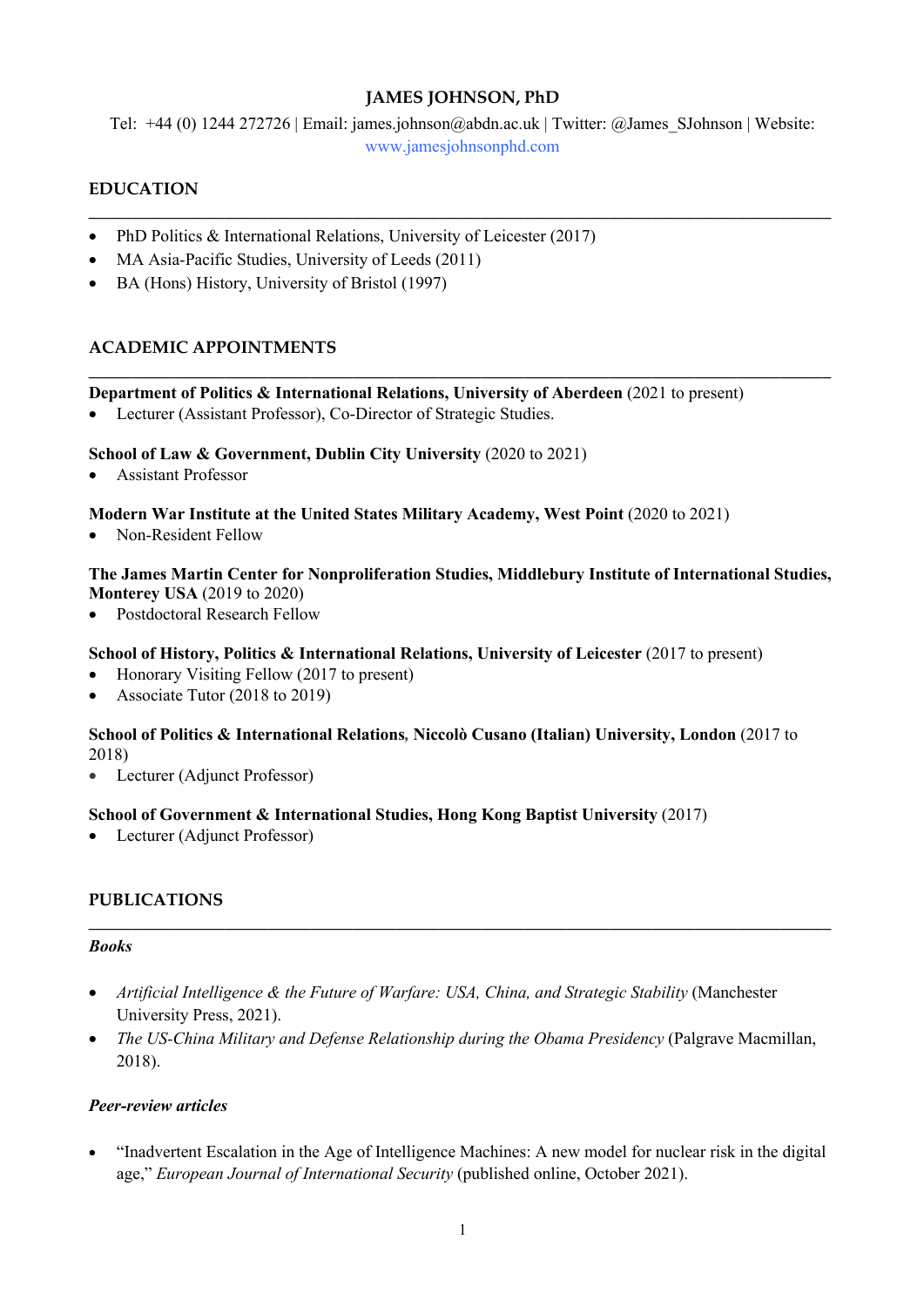- "Catalytic Nuclear War in the Age of AI and Autonomy: New military technology and inadvertent escalation risk between nuclear powers," *The Journal of Strategic Studies* (published online, January 2021).
- "The End of Military-Techno *Pax Americana*? Washington's Strategic Responses to Chinese AI-enabled military Technology," *The Pacific Review*, Vol. 34, Issue 3 (2021): 351–378.
- **"**Post 9/11 US Thinking and Approaches to Nuclear Deterrence: The Bush doctrine and the role of nuclear weapons in US deterrence strategy," *International Politics* (forthcoming).
- "Inadvertent Escalation in the Age of Intelligence Machines: A new model for nuclear risk in the digital age," *European Journal of International Security* (published online, October 2021).
- "Deterrence in the Age of Artificial Intelligence and Autonomy: A paradigm shift in nuclear deterrence theory and practice?" *Defense & Security Analysis*, Vol. 36, Issue 4 (2020): 422–448.
- "Artificial Intelligence in Nuclear Warfare: A Perfect Storm of Instability?" *The Washington Quarterly*, Vol. 43, Issue 2 (Summer, 2020): 197–211.
- "Delegating Strategic Decisions to Machines: Dr Strangelove redux?" *The Journal of Strategic Studies* (published online, April 2020).
- "AI, Drone Swarming, & Escalation Risks in Future Warfare," *The RUSI Journal*, Vol. 165, Issue 2 (2020): 26–36.
- "Artificial Intelligence: A Threat to Strategic Stability," *Strategic Studies Quarterly* (Feature Article), Vol. 14, Issue 1 (2020): 16–39.
- "The AI-Cyber Nexus: Implications for Military Escalation, Deterrence, & Strategic Stability," *The Journal of Cyber Policy,* Chatham House, Vol. 4, Issue 3 (2019): 442–460.
- "Artificial Intelligence & Future Warfare: Implications for International Security," *Defense & Security Analysis*, Vol. 35, Issue 2 (2019): 147–169.
- "China's Vision of the Future Network-Centric Battlefield: Cyber, Space & Electromagnetic Asymmetric Challenges to the US," *Comparative Strategy*, Vol. 37, Issue 5 (2019): 373–390.
- "Chinese Nuclear 'War-fighting:' "An Emerging Intense US-China Security Dilemma and Threats to Crisis Stability in the Asia Pacific," *Asian Security*, Vol. 15, Issue 3 (2019): 215–232.
- "China's Guam Express and Carrier Killers: The Anti-Ship Asymmetric Challenge to the US in the West Pacific, and Security Dilemma Explanations," *Comparative Strategy*, Vol. 36, Issue 5 (2017): 319–322.
- "Washington's Perceptions and Misperceptions of Beijing's Anti-access Area-denial 'Strategy:' Implications for Military Escalation Control and Strategic Stability," *The Pacific Review*, Vol. 20, Issue 3 (2017): 271–288.

# *Book chapters*

- "The US, Indo-Pacific, AI, and Emerging Security Technologies," in Oliver Turner, Nicola Nymalm, and Wali Aslam (ed), Routledge *Handbook of US policy in the Indo-Pacific* (forthcoming).
- "Does the United States Face a Multipolar Future? Washington's Response Through the Lens of Technology," in Benjamin Zala (eds), *National Perspectives on a Multipolar Order*, Manchester University Press (2021).
- "Emerging Technologies and Chinese Challenges to US Innovation Leadership," in Reuben Steff, Simone Soare, and Joe Burton (ed), *Emerging Technologies and International Security: Machines, the State and War*, Routledge (2020).
- "The Impact of Artificial Intelligence on Strategic Stability, Escalation, & Nuclear security," in Sam Dudin and Chelsey Wiley (ed), *The 2019 UK PONI Papers,* Royal United Services Institute (2019).
- "China's Nuclear Modernisation: The Evolution of Chinese Nuclear Doctrine, Strategic Ambiguities & Implications for Sino-US Relations," *in M Kouhi-Esfahani (ed), Nuclear politics in Asia,* Routledge (2017), with Andrew Futter.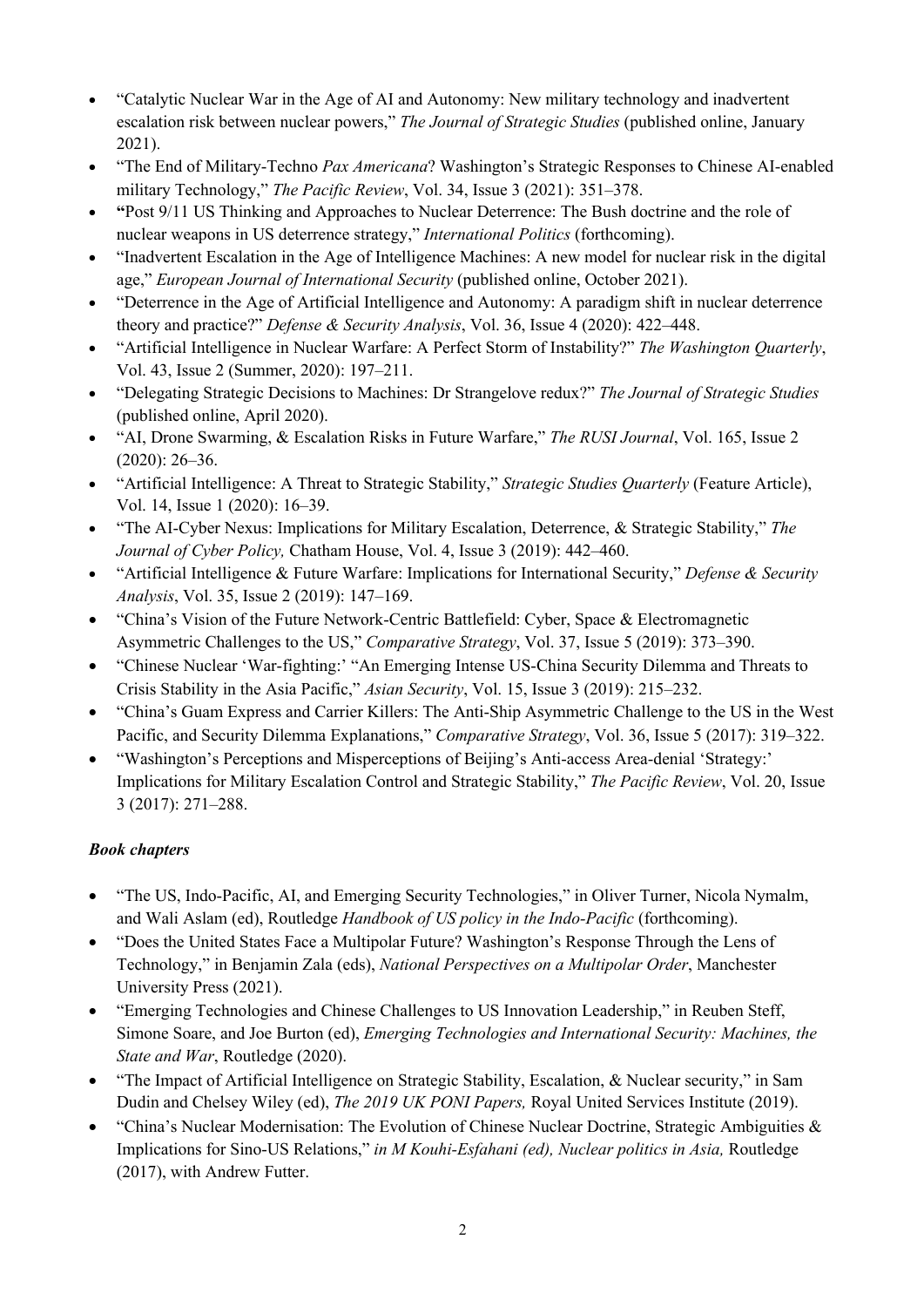## *Work in progress*

- *Artificial Intelligence the Bomb: Nuclear Strategy and Risk in the Digital Age* (book project under contract with Oxford University Press).
- "Artificial Intelligence and the Security Dilemma: Self-fulfilling spirals of mistrust and insecurity between strategic rivals" (under review).

# *Other selected publications*

- "Escalation to Nuclear War in the Digital Age," *Modern War Institute at West Point*, October 2021.
- "In the AI age, the world must work together to limit the risk of nuclear war," *University of Aberdeen, Blog Post,* September 2021.
- "Artificial Intelligence, Autonomy, and the Risk of Catalytic Nuclear War," *Modern War Institute at West Point*, March 2021.
- "Rethinking Nuclear Deterrence in the Age of Artificial Intelligence," *Modern War Institute at West Point*, January 2021.
- "Artificial Intelligence in Warfare: A Threat to Strategic Stability?" Institute for International Conflict Resolution and Reconstruction, Dublin City University, November 2020.
- "AI and the Bomb: Nuclear Command & Control in the Age of the Algorithm," *Modern War Institute at West Point*, May 2020.
- "AI, Cyberspace, and Nuclear Weapons," *War on the Rocks*, January 2020 with Eleanor Krabill.
- "Is the US losing the artificial intelligence arms race?" *The Conversation*, October 2019.
- "China and the US are Racing to Develop AI Weapons," *The Conversation*, June 2018.
- "China's Evolving Approach to Nuclear War-Fighting," *The Diplomat*, November 2017.
- "If Trump is bluffing on North Korea the results could be catastrophic," *The Conversation*, August 2017.
- "The Shadow of a US-China Arms Race," The Institute of Asia & Pacific Studies, *University of Nottingham*, August 2017.
- "The Shadow of an Unrestrainable Military-Technological Security Dilemma: US-China relations at a dangerous crossroads," *Think Leicester*, July 2017.
- "Is China Moving Towards a Nuclear 'Warfighting' Posture?" The Institute of Asia & Pacific Studies, *University of Nottingham*, June 2017.
- "High-tech China-US arms race threatens to destabilize East Asia," *The Conversation*, May 2017.
- "China's Vision of the Future Networked Battlefield," *The Diplomat*, April 2017.
- "China's Missiles Threaten New Arms Race," *Newsweek*, March 2017.
- **"**China's anti-ship missiles threaten an arms race in Pacific," *The Conversation*, March 2017.
- "China's new missile could threaten an arms war in the Pacific," *The Business Insider*, March 2017.
- "Is China moving towards a nuclear 'Warfighting' posture?," *The Conversation*, February 2017
- "China's nuclear policy could be about to radically change," *Hong Kong Free Press*, February 2017.
- "Nuclear No First Use and President Obama's Legacy," *Think Leicester*, August 2016 with Prof. Andrew Futter.

# **TEACHING & ACADEMIC SERVICE**

## **Undergraduate courses:**

- Chinese Politics & Foreign Policy, 2020, 2021.
- Independent Study Project, 2020, 2021.
- Government & Politics in China, 2018.

**\_\_\_\_\_\_\_\_\_\_\_\_\_\_\_\_\_\_\_\_\_\_\_\_\_\_\_\_\_\_\_\_\_\_\_\_\_\_\_\_\_\_\_\_\_\_\_\_\_\_\_\_\_\_\_\_\_\_\_\_\_\_\_\_\_\_\_\_\_\_\_\_\_\_\_\_\_\_\_\_\_\_\_\_\_\_\_**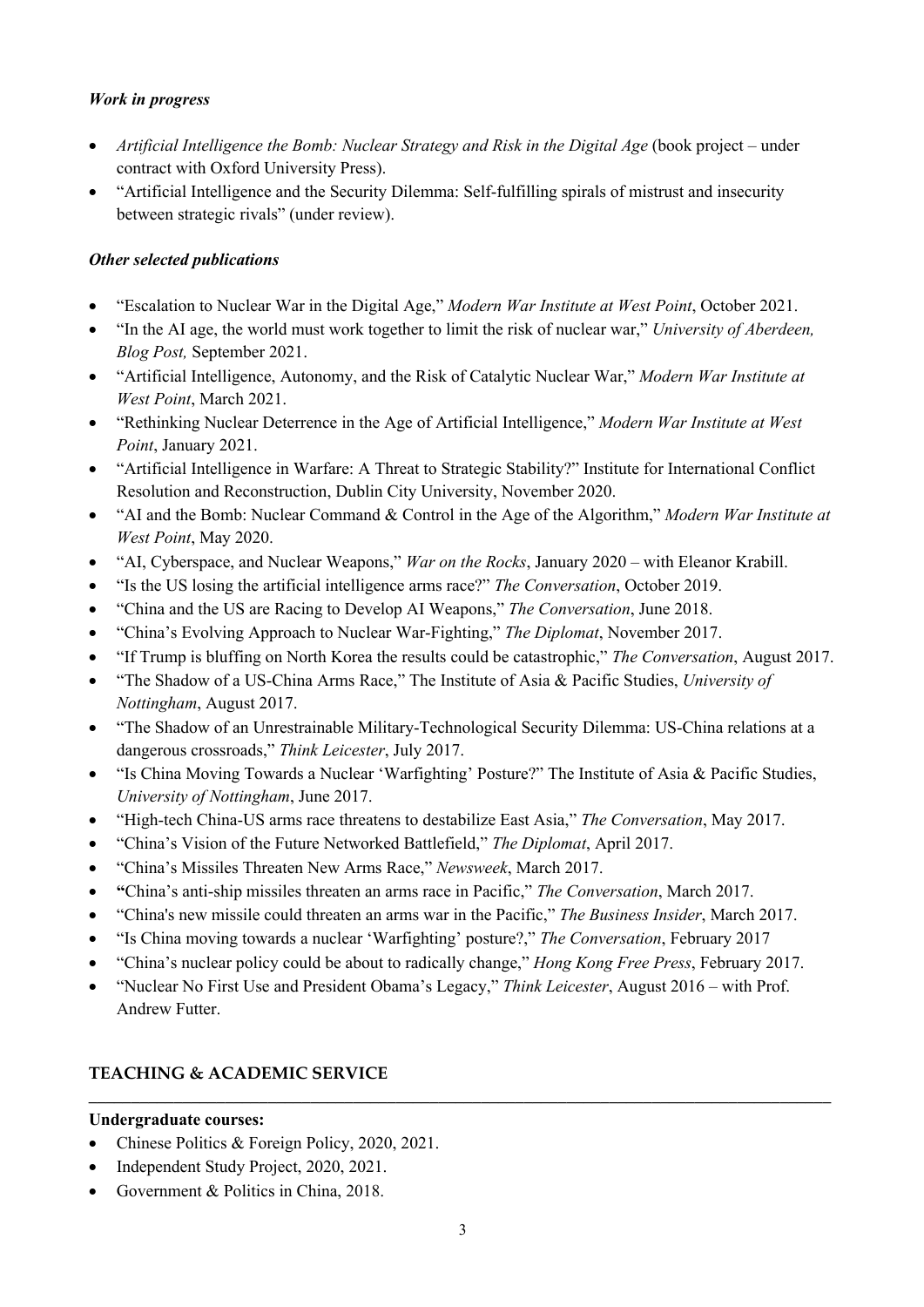• American Politics, 2018.

# **Graduate courses:**

- Strategic Theory, 2021 to present.
- Chinese Security Issues, 2022 to present.
- Dissertation in Strategic Studies, 2021 to present.
- The Politics and Foreign Policy of China, 2020, 2021.
- International Security & Strategic Studies**,** 2018.
- Terrorism and Fundamentalism in the 20th & 21st Centuries, 2018.
- International Security, 2017.

# **Guest lecturer & teaching assistant:**

- Emerging Technologies & Nuclear Nonproliferation, 2019.
- Chinese Nuclear Policy, 2019.
- AI-Cyber Security Nexus, 2019.
- Post-Cold War World Order, 2018.
- Intelligence & Security Studies, 2018, 2019.
- International Security, 2018, 2019.
- World Order Issues, 2017.
- International Political Economy, 2017.

# **CONFERENCES, KEYNOTES & WORKSHOPS**

• International Studies Association Annual Convention Annual Convention, 2016, 2018, 2020 (cancelled), 2021, 2022.

**\_\_\_\_\_\_\_\_\_\_\_\_\_\_\_\_\_\_\_\_\_\_\_\_\_\_\_\_\_\_\_\_\_\_\_\_\_\_\_\_\_\_\_\_\_\_\_\_\_\_\_\_\_\_\_\_\_\_\_\_\_\_\_\_\_\_\_\_\_\_\_\_\_\_\_\_\_\_\_\_\_\_\_\_\_\_\_**

- British International Studies Association Annual Conference, 2016, 2018, 2019, 2020, 2022.
- British International Studies Association US Foreign Policy Group Conference, 2016, 2017.
- British International Studies Association Global Nuclear Order Working Group, 2020, 2021.
- The Vienna Center for Disarmament and Non-Proliferation (VCDNP) Deterrence and Emerging Technologies Webinar Series, "Situational Awareness, Command & Control: The Impact of AI," (Keynote speaker/Webinar), Vienna 2021.
- Center for Strategic & International Studies (CSIS), Project on Nuclear Issues, Book Launch Event (Keynote speaker/Webinar), Washington DC 2021.
- International Institute for Strategic Studies (IISS) Cyber, Space and Future Conflict Webinar Series (Keynote speaker/Webinar), London 2021.
- "Artificial Intelligence and the Future of Warfare," School of History, Politics & International Relations, University of Leicester (Keynote speaker/Webinar), Leicester 2021.
- "Disruptive technology and its implication to strategic deterrence," United States Strategic Command Deterrence (STRATCOM) Symposium, Nebraska, 2021 (Webinar).
- "Artificial Intelligence: Nuclear Strategy & Risk in the Digital Age," Lawrence Livermore National Laboratory Lecture Series (Keynote speaker/Webinar), Livermore 2021.
- "Deep Dive into Hypersonic Missiles & AI," Project on Nuclear Issues Capstone Conference Series, US STRATCOM (Panel moderator), Washington DC 2021.
- "Deterrence in the Age of Artificial Intelligence & Autonomy," UK Deterrence and Assurance Academic Alliance, King's College, Portsmouth 2020.
- "Artificial Intelligence in Future Hyper-Warfare: A Perfect Storm of Instability?" Politics & International Relations Research Seminars, Dublin City University (Keynote speaker/Webinar), 2020.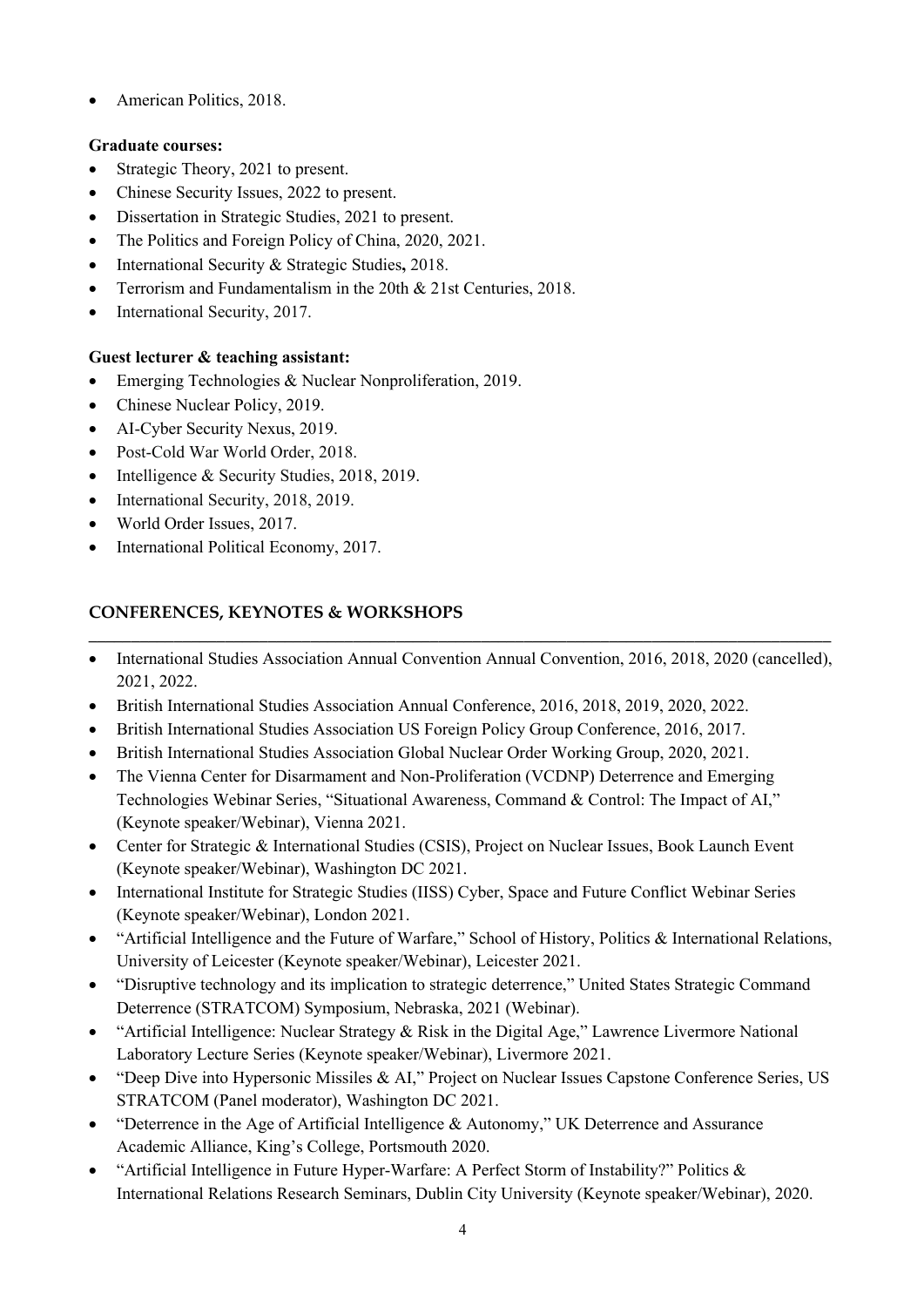- "Artificial Intelligence & Strategic Stability: Implications for Future Warfare," Project on Nuclear Issues Capstone Conference Series, US STRATCOM, Nebraska 2020 (Webinar).
- "Deep-dive Discussion on Conventional Nuclear Integration," Project on Nuclear Issues Capstone Conference Series, US STRATCOM, Nebraska 2020 (Webinar).
- US-China "*On the Nuclear Brink* Wargaming exercise," Project on Nuclear Issues /Lawrence Livermore National Laboratory Summer Conference, Livermore 2020 (Webinar).
- "Depiction of AI in Dr Strangelove," Center for Strategic & International Studies (CSIS), Project on Nuclear Issues, Movie Club Event (Keynote speaker), Washington DC 2020 (Webinar).
- The NATO Defense College, "Early-Career Nuclear Strategists Workshop," Rome 2020 (Webinar).
- Georgetown University & Sandia National Laboratories, "Strategic Force Analysis Boot Camp," Albuquerque, New Mexico, August 2019.
- "Artificial Intelligence: A Threat to Strategic Stability?" Public Speaker Seminar Series, at The James Martin Center for Nonproliferation Studies (Keynote speaker), Monterey 2019.
- "China's Nuclear Policy, Posture & Controversies," Lecture to Visiting Fellows at The James Martin Center for Nonproliferation Studies, Monterey 2019.
- "Artificial Intelligence & Strategic Stability: Implications for Nuclear Security, Deterrence, & Escalation in Future Warfare," Project on Nuclear Issues Winter Conference, Washington DC 2019.
- "The Impact of Artificial Intelligence on Strategic Stability, Escalation, & Nuclear Security," UK Project on Nuclear Issues Annual Conference, London 2019.
- "AI & Future Warfare," UK Deterrence & Assurance Academic Alliance, King's College London, 2018.

## **FELLOWSHIPS, GRANTS & AWARDS**

- Honorary Visiting Fellow, University of Leicester (2017 to present).
- Non-Resident Associate, The Towards a Third Nuclear Age: Strategic Conventional Weapons and the Next Revolution in the Global Nuclear Order (NUCLEARREV) European Research Council funded project. Principal investigator: Professor Andrew Futter, University of Leicester (2021 to present).

**\_\_\_\_\_\_\_\_\_\_\_\_\_\_\_\_\_\_\_\_\_\_\_\_\_\_\_\_\_\_\_\_\_\_\_\_\_\_\_\_\_\_\_\_\_\_\_\_\_\_\_\_\_\_\_\_\_\_\_\_\_\_\_\_\_\_\_\_\_\_\_\_\_\_\_\_\_\_\_\_\_\_\_\_\_\_\_**

- Non-Resident Fellow, The Modern War Institute at the US Military Academy, West Point (2020 to 2021).
- Mid-Career Cadre, Center for Strategic & International Studies (CSIS), Project on Nuclear Issues (2020) to present).
- Postdoctoral Research Fellow, The James Martin Center for Nonproliferation Studies (2019 to 2020).
- Carnegie Foundation travel and stipend for "Strategic Force Analysis Boot Camp," 2019 (\$1000).
- Carnegie Foundation research grant and stipend for Postdoctoral Fellowship, 2019 to 2020 (\$73,000).
- Faculty of Humanities & Social Sciences Book Publication Scheme Award, Dublin City University,  $2021, (\text{£}500.00).$
- British International Studies Association, Member (2016 to present).
- International Studies Association, Member (2016 to present).

## **OCCASIONAL REVIEWER**

*The Pacific Review; The Journal of Cyber Policy; Defense & Security Analysis; The Nonproliferation Review; Defence Forces Review; Communist and Post-Communist Studies; Irish Defense Force Review; Strategic Studies Quarterly; War on the Rocks;* Palgrave Macmillan; Georgetown University Press; Manchester University Press Routledge, Oxford University Press.

**\_\_\_\_\_\_\_\_\_\_\_\_\_\_\_\_\_\_\_\_\_\_\_\_\_\_\_\_\_\_\_\_\_\_\_\_\_\_\_\_\_\_\_\_\_\_\_\_\_\_\_\_\_\_\_\_\_\_\_\_\_\_\_\_\_\_\_\_\_\_\_\_\_\_\_\_\_\_\_\_\_\_\_\_\_\_\_**